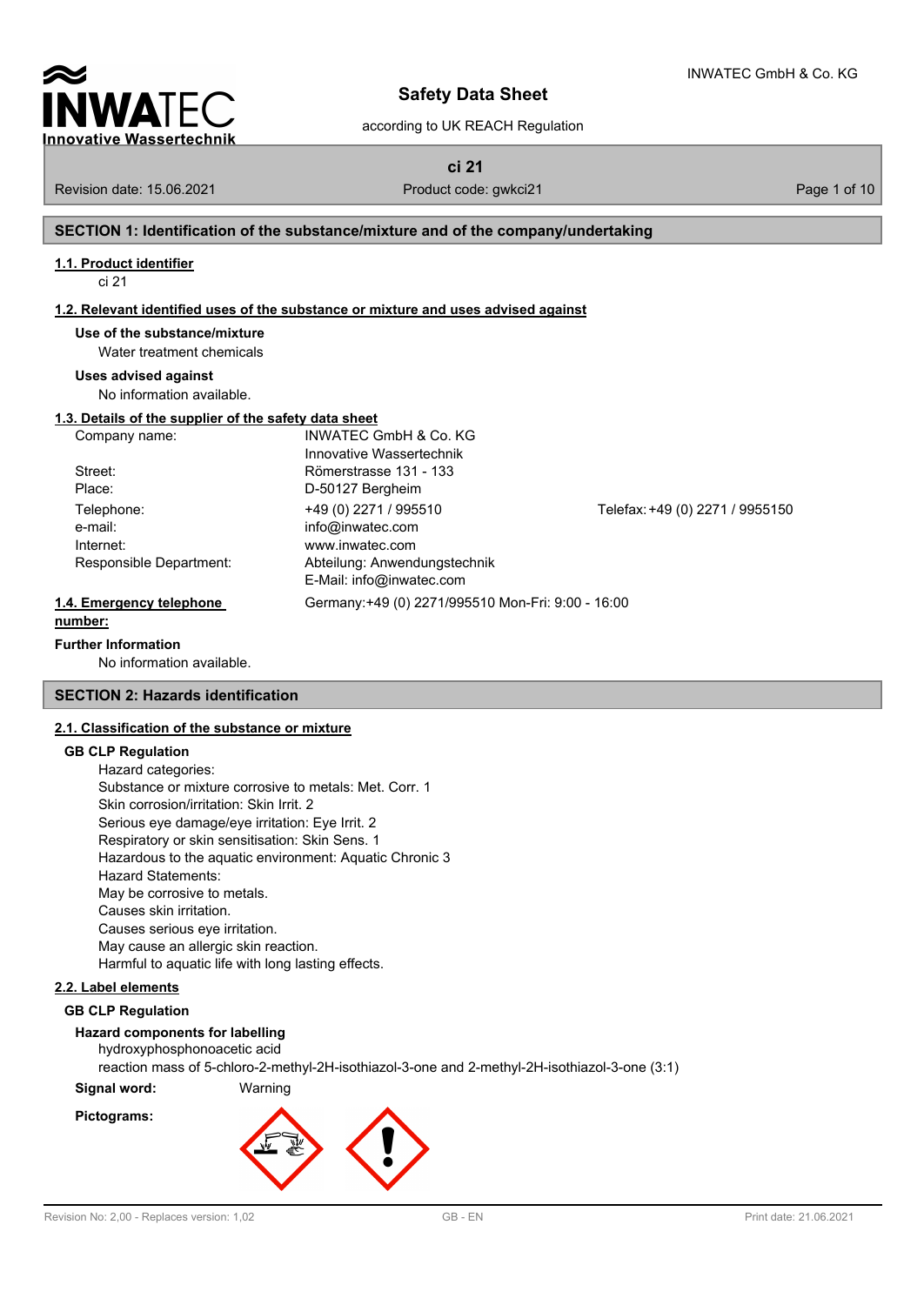

according to UK REACH Regulation

**ci 21**

Revision date: 15.06.2021 **Product code:** gwkci21 **Product code:** gwkci21 **Page 2 of 10** 

### **Hazard statements**

| H290 | May be corrosive to metals.                        |
|------|----------------------------------------------------|
| H315 | Causes skin irritation.                            |
| H317 | May cause an allergic skin reaction.               |
| H319 | Causes serious eye irritation.                     |
| H412 | Harmful to aquatic life with long lasting effects. |
|      |                                                    |

#### **Precautionary statements**

| P <sub>261</sub> | Avoid breathing dust/fume/gas/mist/vapours/spray.                                 |
|------------------|-----------------------------------------------------------------------------------|
| P280             | Wear protective gloves/protective clothing/eye protection/face protection/hearing |
|                  | protection.                                                                       |
| P302+P352        | IF ON SKIN: Wash with plenty of water.                                            |
| P321             | Specific treatment (see  on this label).                                          |
| P333+P313        | If skin irritation or rash occurs: Get medical advice/attention.                  |
| P362+P364        | Take off contaminated clothing and wash it before reuse.                          |
| P <sub>501</sub> | Dispose of contents/container to                                                  |

### **Additional advice on labelling**

The product is classified and labelled according to EC directives or corresponding national laws.

## **2.3. Other hazards**

No information available.

## **SECTION 3: Composition/information on ingredients**

### **3.2. Mixtures**

#### **Chemical characterization**

Formulation of preparations (mixtures)

### **Hazardous components**

| CAS No        | <b>Chemical name</b>                                                                                                                                                      |              |                 | Quantity  |  |
|---------------|---------------------------------------------------------------------------------------------------------------------------------------------------------------------------|--------------|-----------------|-----------|--|
|               | EC No                                                                                                                                                                     | Index No     | <b>REACH No</b> |           |  |
|               | <b>GHS Classification</b>                                                                                                                                                 |              |                 |           |  |
| $95 - 14 - 7$ | benzotriazole                                                                                                                                                             |              |                 | $1 - 5\%$ |  |
|               | 202-394-1                                                                                                                                                                 |              |                 |           |  |
|               | Acute Tox. 4, Eye Irrit. 2, Aquatic Chronic 2; H302 H319 H411                                                                                                             |              |                 |           |  |
| 23783-26-8    | hydroxyphosphonoacetic acid                                                                                                                                               |              |                 |           |  |
|               | 405-710-8                                                                                                                                                                 | 015-159-00-1 |                 |           |  |
|               | Acute Tox. 4, Skin Corr. 1B, Skin Sens. 1, STOT RE 2; H302 H314 H317 H373                                                                                                 |              |                 |           |  |
| 1310-73-2     | sodium hydroxide; caustic soda                                                                                                                                            |              |                 |           |  |
|               | 215-185-5                                                                                                                                                                 | 011-002-00-6 |                 |           |  |
|               | Skin Corr. 1A: H314                                                                                                                                                       |              |                 |           |  |
| 55965-84-9    | reaction mass of 5-chloro-2-methyl-2H-isothiazol-3-one and 2-methyl-2H-isothiazol-3-one (3:1)                                                                             |              |                 |           |  |
|               |                                                                                                                                                                           | 613-167-00-5 |                 |           |  |
|               | Acute Tox. 2, Acute Tox. 2, Acute Tox. 3, Skin Corr. 1C, Eye Dam. 1, Skin Sens. 1A, Aquatic<br>Acute 1, Aquatic Chronic 1; H330 H310 H301 H314 H318 H317 H400 H410 EUH071 |              |                 |           |  |

Full text of H and EUH statements: see section 16.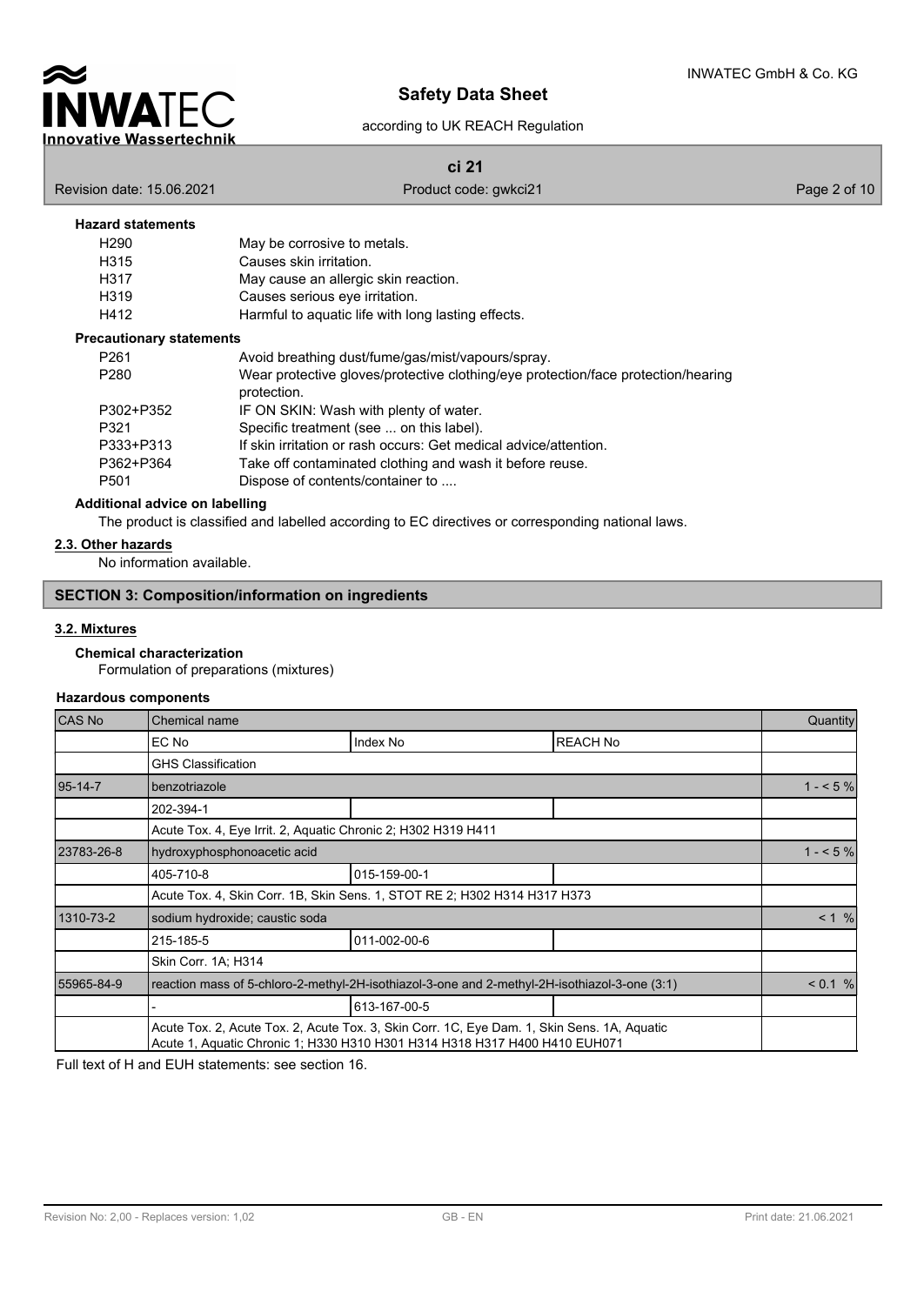

according to UK REACH Regulation

**ci 21**

Revision date: 15.06.2021 **Product code: gwkci21** Page 3 of 10

#### **Specific Conc. Limits, M-factors and ATE**

| <b>CAS No</b> | EC No                                                                          | <b>Chemical name</b>                                                                                                                                                                                                                                                                                      | Quantity |  |  |  |
|---------------|--------------------------------------------------------------------------------|-----------------------------------------------------------------------------------------------------------------------------------------------------------------------------------------------------------------------------------------------------------------------------------------------------------|----------|--|--|--|
|               |                                                                                | Specific Conc. Limits, M-factors and ATE                                                                                                                                                                                                                                                                  |          |  |  |  |
| $95 - 14 - 7$ | 202-394-1                                                                      | <b>I</b> benzotriazole                                                                                                                                                                                                                                                                                    | $1 - 5%$ |  |  |  |
|               |                                                                                | oral: $ATE = 500$ mg/kg                                                                                                                                                                                                                                                                                   |          |  |  |  |
| 23783-26-8    | l405-710-8                                                                     | hydroxyphosphonoacetic acid                                                                                                                                                                                                                                                                               | $1 - 5%$ |  |  |  |
|               | oral: $ATE = 500$ mg/kg                                                        |                                                                                                                                                                                                                                                                                                           |          |  |  |  |
| 1310-73-2     | 215-185-5                                                                      | sodium hydroxide; caustic soda                                                                                                                                                                                                                                                                            | < 1 %    |  |  |  |
|               |                                                                                | Skin Corr. 1A: H314: >= 5 - 100 Skin Corr. 1B: H314: >= 2 - < 5 Skin Irrit. 2: H315: >= 0.5 - <<br>2 Eye Irrit. 2; H319: $> = 0.5 - 2$                                                                                                                                                                    |          |  |  |  |
| 55965-84-9    |                                                                                | reaction mass of 5-chloro-2-methyl-2H-isothiazol-3-one and<br>2-methyl-2H-isothiazol-3-one (3:1)                                                                                                                                                                                                          | < 0.1 %  |  |  |  |
|               | $1A$ ; H317: $>= 0.0015 - 100$<br>M akut; H400: M=100<br>M chron.; H410: M=100 | $\lambda$ inhalation: ATE = 0.5 mg/l (vapours); inhalation: ATE = 0.05 mg/l (dusts or mists); dermal: ATE<br>$=$ 50 mg/kg; oral: ATE = 100 mg/kg Skin Corr. 1C; H314: >= 0,6 - 100 Skin Irrit. 2; H315: >=<br>$0.06 - 5.06$ Eye Dam. 1; H318: >= 0.6 - 100 Eye Irrit. 2; H319: >= 0.06 - < 0.6 Skin Sens. |          |  |  |  |

#### **Further Information**

No information available.

### **SECTION 4: First aid measures**

### **4.1. Description of first aid measures**

#### **General information**

Remove contaminated, saturated clothing immediately.

#### **After inhalation**

Move victim to fresh air. Instruct person to keep calm and warm.

#### **After contact with skin**

After contact with skin, wash immediately with plenty of water and soap.

#### **After contact with eyes**

If product gets into the eye, keep eyelid open and rinse immediately with large quantities of water, for at least 5 minutes. Subsequently consult an ophthalmologist.

#### **After ingestion**

Rinse mouth immediately and drink plenty of water. Never give anything by mouth to an unconscious person or a person with cramps.

### **4.2. Most important symptoms and effects, both acute and delayed**

No information available.

## **4.3. Indication of any immediate medical attention and special treatment needed**

Treat symptomatically.

## **SECTION 5: Firefighting measures**

## **5.1. Extinguishing media**

## **Suitable extinguishing media**

Water. Foam. ABC powder. Carbon dioxide (CO2).

## **Unsuitable extinguishing media**

### High power water jet.

## **5.2. Special hazards arising from the substance or mixture**

In case of fire may be liberated: Nitrogen oxides (NOx). Hydrogen chloride (HCl). Carbon monoxide

## **5.3. Advice for firefighters**

In case of fire: Wear self-contained breathing apparatus.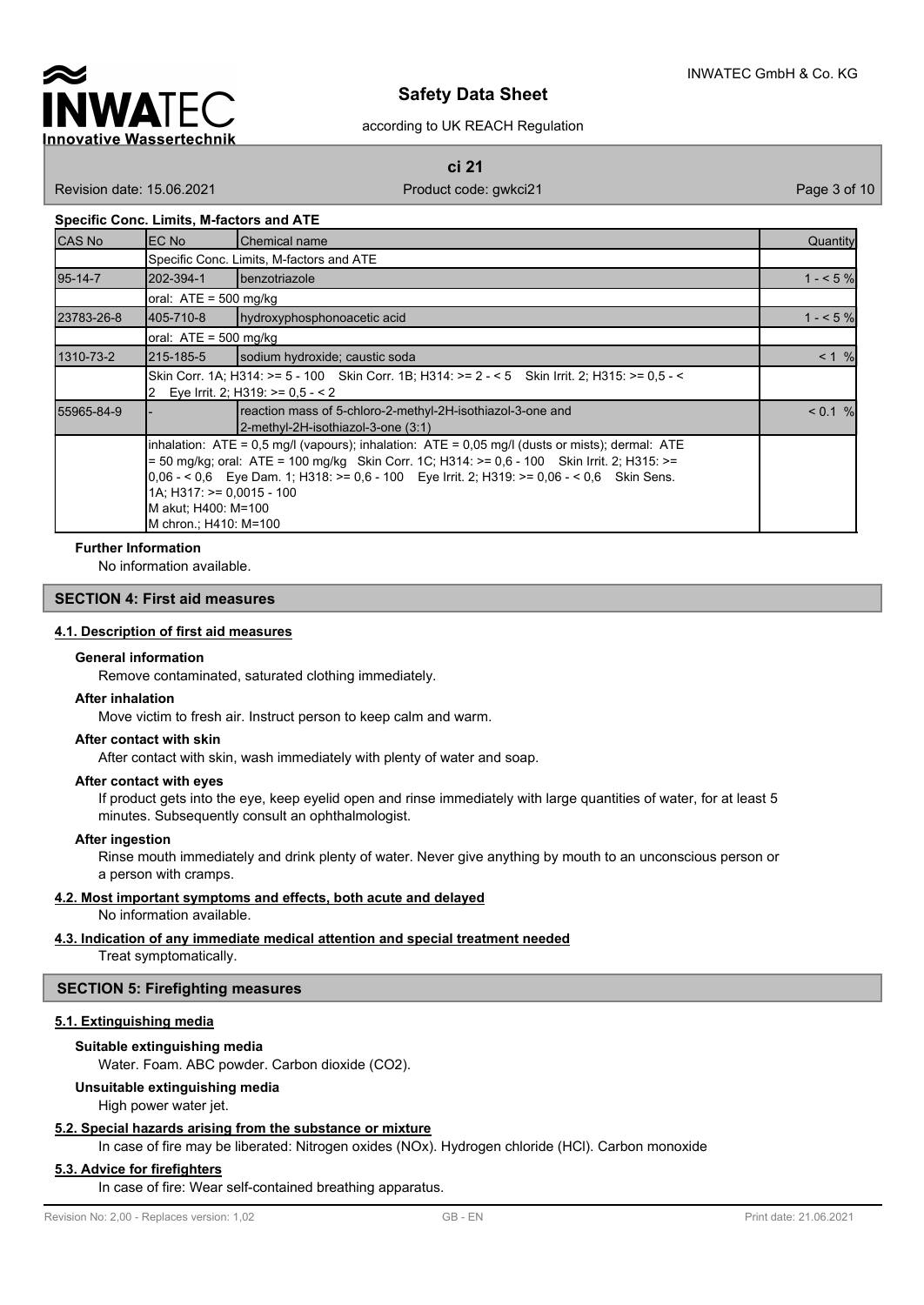

according to UK REACH Regulation

## **ci 21**

Revision date: 15.06.2021 **Product code: gwkci21** Page 4 of 10

### **Additional information**

Collect contaminated fire extinguishing water separately. Do not allow entering drains or surface water.

#### **SECTION 6: Accidental release measures**

### **6.1. Personal precautions, protective equipment and emergency procedures**

### **General measures**

Wear personal protection equipment.

#### **For non-emergency personnel**

No information available.

#### **For emergency responders**

No information available.

#### **6.2. Environmental precautions**

Prevent spread over a wide area (e.g. by containment or oil barriers).

#### **6.3. Methods and material for containment and cleaning up**

### **For containment**

No information available.

### **For cleaning up**

No information available.

#### **Other information**

Absorb with liquid-binding material (e.g. sand, diatomaceous earth, acid- or universal binding agents). Take up mechanically, placing in appropriate containers for disposal.

### **6.4. Reference to other sections**

No information available.

### **SECTION 7: Handling and storage**

#### **7.1. Precautions for safe handling**

#### **Advice on safe handling**

No special measures are necessary.

#### **Advice on protection against fire and explosion**

No special fire protection measures are necessary.

#### **Advice on general occupational hygiene**

Do not eat, drink, smoke or sneeze at the workplace.

#### **Further information on handling**

No special handling instructions are necessary.

### **7.2. Conditions for safe storage, including any incompatibilities**

**Requirements for storage rooms and vessels**

# Keep/Store only in original container.

**Hints on joint storage**

Keep away from food, drink and animal feedingstuffs.

## **Further information on storage conditions**

Conditions to avoid: frost.

## **7.3. Specific end use(s)**

No information available.

### **SECTION 8: Exposure controls/personal protection**

### **8.1. Control parameters**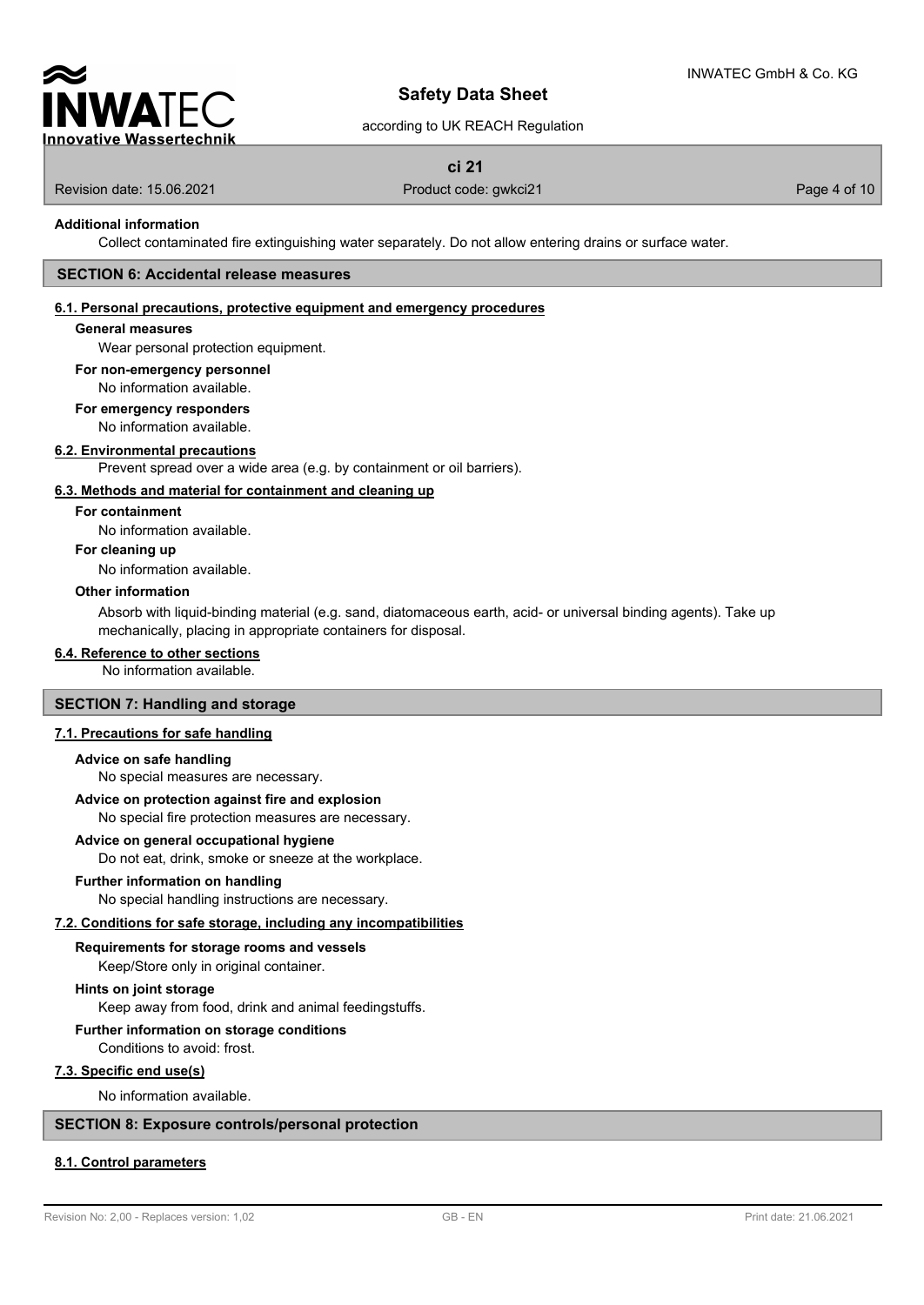

according to UK REACH Regulation

**ci 21**

Revision date: 15.06.2021 **Product code: gwkci21** Page 5 of 10

#### **Exposure limits (EH40)**

| <b>ICAS No</b> | <b>Substance</b>        | ppm | mg/m <sup>3</sup> | fibres/mll | Category                   | Origin |
|----------------|-------------------------|-----|-------------------|------------|----------------------------|--------|
| 1310-73-2      | <b>Sodium hydroxide</b> |     |                   |            | STEL<br>$(15 \text{ min})$ | WEL    |

#### **Additional advice on limit values**

No information available.

### **8.2. Exposure controls**

#### **Appropriate engineering controls**

No information available.

#### **Individual protection measures, such as personal protective equipment**

### **Eye/face protection**

Tightly sealed safety glasses.

#### **Hand protection**

Chemical-resistant protective gloves (EN 374), Suitable materials for short-term contact or splashes (recommended: at least protection index 2, corresponding to> 30 minutes permeation time to EN 374), eg. B. nitrile rubber (0.4 mm), chloroprene rubber (0.5 mm), polyvinyl chloride (0.7 mm), etc. .. Because of the large variety of types, the instructions for use of the manufacturer must be observed.

#### **Skin protection**

No information available.

#### **Respiratory protection**

No information available.

#### **Environmental exposure controls**

No information available.

### **SECTION 9: Physical and chemical properties**

### **9.1. Information on basic physical and chemical properties**

| Physical state: | liquid         |
|-----------------|----------------|
| Colour:         | brown          |
| Odour:          | characteristic |

## **Changes in the physical state**

Melting point/freezing point:  $-1 °C$  DIN 51556 Boiling point or initial boiling point and boiling range: pH-Value (at  $20 °C$ ): Density (at  $25 \text{ °C}$ ): ca. 1,1 g

#### **9.2. Other information**

### **Other safety characteristics**

No information available.

## **SECTION 10: Stability and reactivity**

#### **10.1. Reactivity**

No information available.

## **10.2. Chemical stability**

No information available.

### **10.3. Possibility of hazardous reactions**

### **Test method**

|                                     | > 100 °C DIN 53171 |
|-------------------------------------|--------------------|
|                                     | 8 - 10 DIN 19268   |
| ca. 1.1 g/cm <sup>3</sup> DIN 12809 |                    |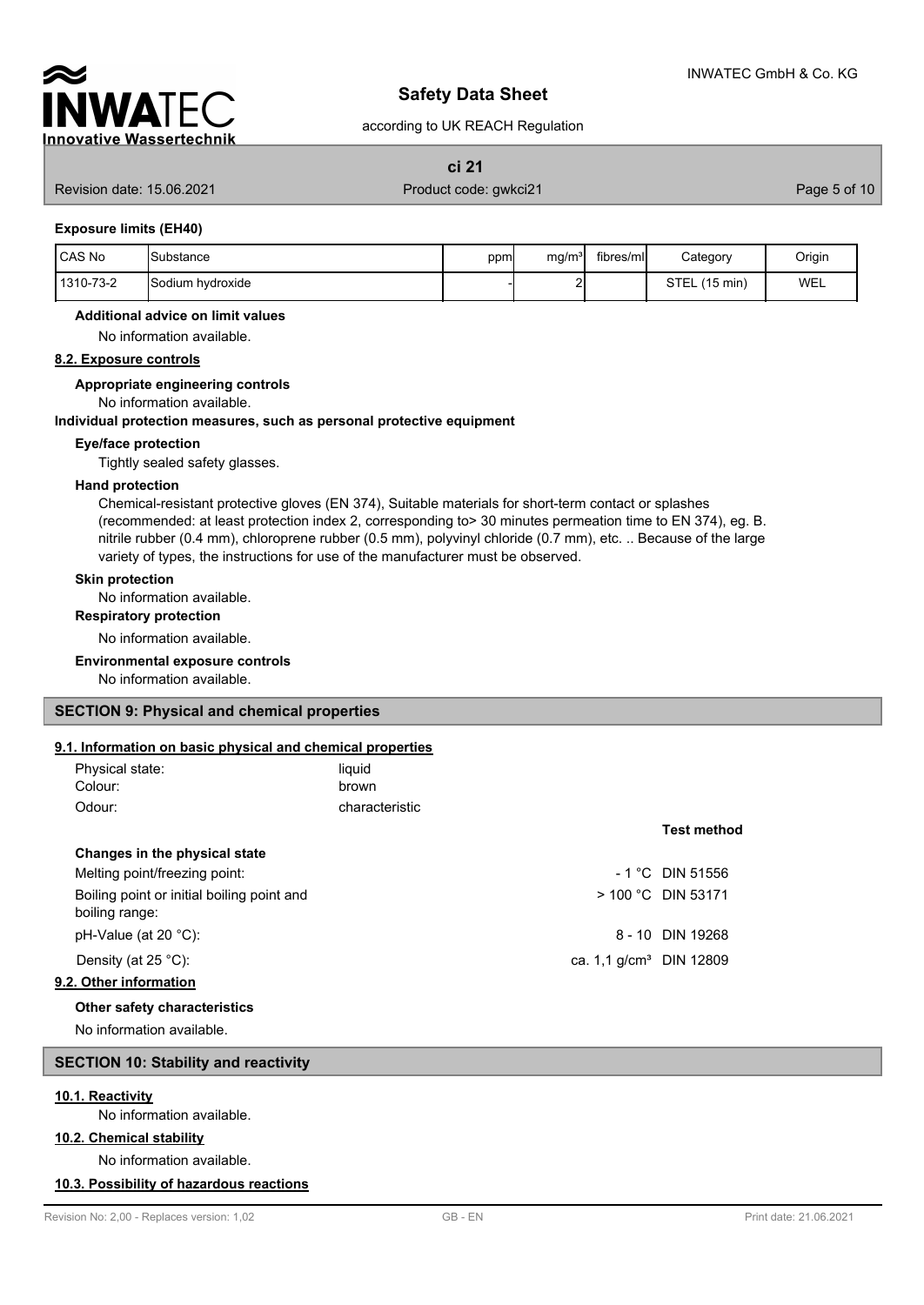

### according to UK REACH Regulation

## **ci 21**

Revision date: 15.06.2021 **Product code: gwkci21** Page 6 of 10

Oxidizing agents. Acid. Reducing agent. Alkalis (alkalis).

### **10.4. Conditions to avoid**

No information available.

### **10.5. Incompatible materials**

Materials to avoid: Oxidizing agents. Acid. Reducing agent. Alkalis (alkalis).

#### **10.6. Hazardous decomposition products**

No information available.

**Further information**

No information available.

### **SECTION 11: Toxicological information**

### **11.1. Information on hazard classes as defined in GB CLP Regulation**

#### **Toxicocinetics, metabolism and distribution**

The product has not been tested.

#### **Acute toxicity**

Based on available data, the classification criteria are not met.

| <b>CAS No</b> | Chemical name               |                      |                        |                                                                                               |        |        |
|---------------|-----------------------------|----------------------|------------------------|-----------------------------------------------------------------------------------------------|--------|--------|
|               | Exposure route              | Dose                 |                        | Species                                                                                       | Source | Method |
| 95-14-7       | benzotriazole               |                      |                        |                                                                                               |        |        |
|               | oral                        | <b>ATE</b><br>mg/kg  | 500                    |                                                                                               |        |        |
| 23783-26-8    | hydroxyphosphonoacetic acid |                      |                        |                                                                                               |        |        |
|               | oral                        | <b>ATE</b><br>Img/kg | 500                    |                                                                                               |        |        |
| 55965-84-9    |                             |                      |                        | reaction mass of 5-chloro-2-methyl-2H-isothiazol-3-one and 2-methyl-2H-isothiazol-3-one (3:1) |        |        |
|               | oral                        | <b>ATE</b><br>mg/kg  | 100                    |                                                                                               |        |        |
|               | dermal                      | <b>ATE</b>           | 50 mg/kg               |                                                                                               |        |        |
|               | inhalation vapour           | <b>ATE</b>           | $0,5$ mg/l             |                                                                                               |        |        |
|               | inhalation aerosol          | <b>ATE</b>           | $0,05 \,\mathrm{mg}/I$ |                                                                                               |        |        |

### **Irritation and corrosivity**

Causes skin irritation.

Causes serious eye irritation.

#### **Sensitising effects**

May cause an allergic skin reaction. (hydroxyphosphonoacetic acid; reaction mass of 5-chloro-2-methyl-2H-isothiazol-3-one and 2-methyl-2H-isothiazol-3-one (3:1))

### **Carcinogenic/mutagenic/toxic effects for reproduction**

Based on available data, the classification criteria are not met.

#### **STOT-single exposure**

Based on available data, the classification criteria are not met.

### **STOT-repeated exposure**

Based on available data, the classification criteria are not met.

#### **Aspiration hazard**

Based on available data, the classification criteria are not met.

#### **Specific effects in experiment on an animal**

No information available.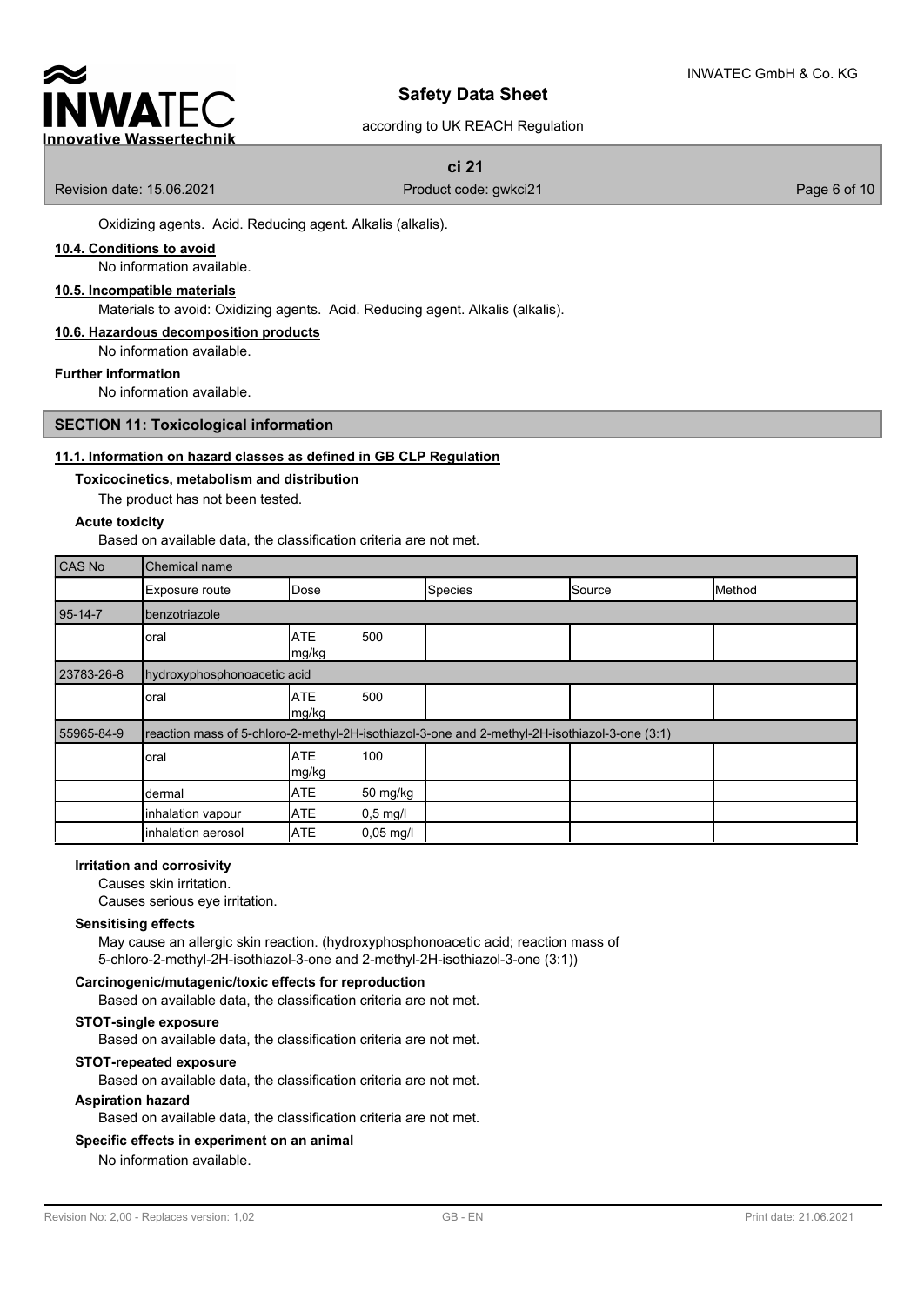

### according to UK REACH Regulation

## **ci 21**

Revision date: 15.06.2021 **Product code: gwkci21** Page 7 of 10

# **Additional information on tests**

Classification for mixtures and used evaluation method according to regulation (EC) No 1272/2008 [CLP]

## **11.2. Information on other hazards**

**Endocrine disrupting properties**

No information available.

### **Further information**

No information available.

### **SECTION 12: Ecological information**

### **12.1. Toxicity**

The product has not been tested.

| <b>CAS No</b> | I Chemical name                |                      |                                               |        |                 |  |
|---------------|--------------------------------|----------------------|-----------------------------------------------|--------|-----------------|--|
|               | <b>A</b> quatic toxicity       | Dose                 | $\lfloor$ [h] $\lfloor$ [d] $\rfloor$ Species | Source | <b>I</b> Method |  |
| 1310-73-2     | sodium hydroxide; caustic soda |                      |                                               |        |                 |  |
|               | Acute fish toxicity            | LC50<br>45,4<br>mg/l | 96 hOnchorhynchus<br><b>I</b> mvkiss          |        |                 |  |

### **12.2. Persistence and degradability**

Technically correct releases of minimal concentrations to adapted biological sewage treatment facility, will not disturb the biodegradability of activated sludge.

#### **12.3. Bioaccumulative potential**

Does not accumulate in organisms.

### **12.4. Mobility in soil**

No information available.

### **12.5. Results of PBT and vPvB assessment**

No information available.

## **12.6. Endocrine disrupting properties**

No information available.

### **12.7. Other adverse effects**

No information available.

#### **Further information**

No information available.

### **SECTION 13: Disposal considerations**

#### **13.1. Waste treatment methods**

#### **Disposal recommendations**

Do not allow to enter into surface water or drains.

Dispose of contents/container to an appropriate recycling or disposal facility.

Waste disposal according to directive 2008/98/EC, covering waste and dangerous waste.

Send to a hazardous waste incinerator facility under observation of official regulations.

DE: Waste key product: Dispose of waste according to "Kreislaufwirtschafts- und Abfallgesetz (KrW-/AbfG)".

#### **Contaminated packaging**

Contaminated packages must be completely emptied and can be re-used following proper cleaning. Packing which cannot be properly cleaned must be disposed of.

### **SECTION 14: Transport information**

#### **Land transport (ADR/RID)**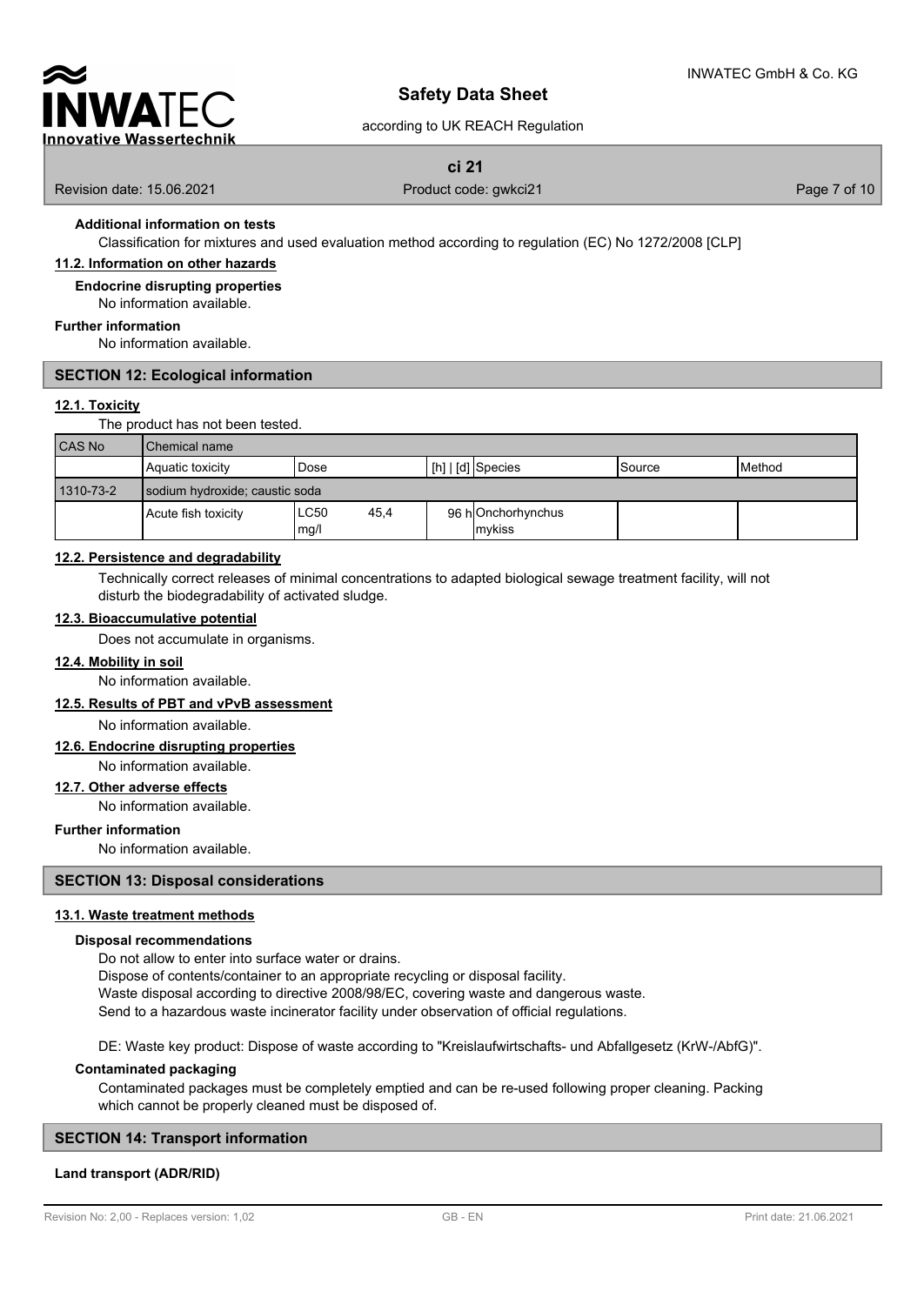

### according to UK REACH Regulation

| ci 21                                  |                                                                        |              |  |  |  |
|----------------------------------------|------------------------------------------------------------------------|--------------|--|--|--|
| Revision date: 15.06.2021              | Product code: gwkci21                                                  | Page 8 of 10 |  |  |  |
| 14.1. UN number:                       | <b>UN 1719</b>                                                         |              |  |  |  |
| 14.2. UN proper shipping name:         | CAUSTIC ALKALI LIQUID, N.O.S. Contains: Caustic soda                   |              |  |  |  |
| 14.3. Transport hazard class(es):      | 8                                                                      |              |  |  |  |
| 14.4. Packing group:                   | Ш                                                                      |              |  |  |  |
|                                        |                                                                        |              |  |  |  |
| Hazard label:<br>Classification code:  | 8<br>C <sub>5</sub>                                                    |              |  |  |  |
| <b>Special Provisions:</b>             | 274                                                                    |              |  |  |  |
| Limited quantity:                      | 5L                                                                     |              |  |  |  |
| Excepted quantity:                     | E1                                                                     |              |  |  |  |
| Transport category:                    | 3                                                                      |              |  |  |  |
| Hazard No:                             | 80                                                                     |              |  |  |  |
| Tunnel restriction code:               | E                                                                      |              |  |  |  |
| Inland waterways transport (ADN)       |                                                                        |              |  |  |  |
| 14.1. UN number:                       | <b>UN 1719</b>                                                         |              |  |  |  |
| 14.2. UN proper shipping name:         | CAUSTIC ALKALI LIQUID, N.O.S. Contains: Caustic soda                   |              |  |  |  |
| 14.3. Transport hazard class(es):      | 8                                                                      |              |  |  |  |
| 14.4. Packing group:                   | III                                                                    |              |  |  |  |
| Hazard label:                          | 8                                                                      |              |  |  |  |
| Classification code:                   | C <sub>5</sub>                                                         |              |  |  |  |
| <b>Special Provisions:</b>             | 274                                                                    |              |  |  |  |
| Limited quantity:                      | 5L                                                                     |              |  |  |  |
| Excepted quantity:                     | E1                                                                     |              |  |  |  |
| <b>Marine transport (IMDG)</b>         |                                                                        |              |  |  |  |
| 14.1. UN number:                       | <b>UN 1719</b>                                                         |              |  |  |  |
| 14.2. UN proper shipping name:         | ÄTZENDER ALKALISCHER FLÜSSIGER STOFF, N.A.G. Contains:<br>Caustic soda |              |  |  |  |
| 14.3. Transport hazard class(es):      | 8                                                                      |              |  |  |  |
| 14.4. Packing group:                   | III                                                                    |              |  |  |  |
| Hazard label:                          | 8                                                                      |              |  |  |  |
| <b>Special Provisions:</b>             | 223, 274                                                               |              |  |  |  |
| Limited quantity:                      | 5 L                                                                    |              |  |  |  |
| Excepted quantity:                     | E1                                                                     |              |  |  |  |
| EmS:                                   | F-A, S-B                                                               |              |  |  |  |
| Air transport (ICAO-TI/IATA-DGR)       |                                                                        |              |  |  |  |
| 14.1. UN number:                       | <b>UN 1719</b>                                                         |              |  |  |  |
| 14.2. UN proper shipping name:         | ÄTZENDER ALKALISCHER FLÜSSIGER STOFF, N.A.G. Contains:<br>Caustic soda |              |  |  |  |
| 14.3. Transport hazard class(es):      | 8                                                                      |              |  |  |  |
| 14.4. Packing group:                   | III                                                                    |              |  |  |  |
| Hazard label:                          | 8                                                                      |              |  |  |  |
| <b>Special Provisions:</b>             | A3 A803                                                                |              |  |  |  |
| Limited quantity Passenger:            | 1 <sub>L</sub>                                                         |              |  |  |  |
| Passenger LQ:                          | Y841                                                                   |              |  |  |  |
| Excepted quantity:                     | E <sub>1</sub>                                                         |              |  |  |  |
| IATA-packing instructions - Passenger: | 852                                                                    |              |  |  |  |
| IATA-max. quantity - Passenger:        | 5 <sub>L</sub>                                                         |              |  |  |  |
| IATA-packing instructions - Cargo:     | 856                                                                    |              |  |  |  |
| IATA-max. quantity - Cargo:            | 60L                                                                    |              |  |  |  |
| 14.5. Environmental hazards            |                                                                        |              |  |  |  |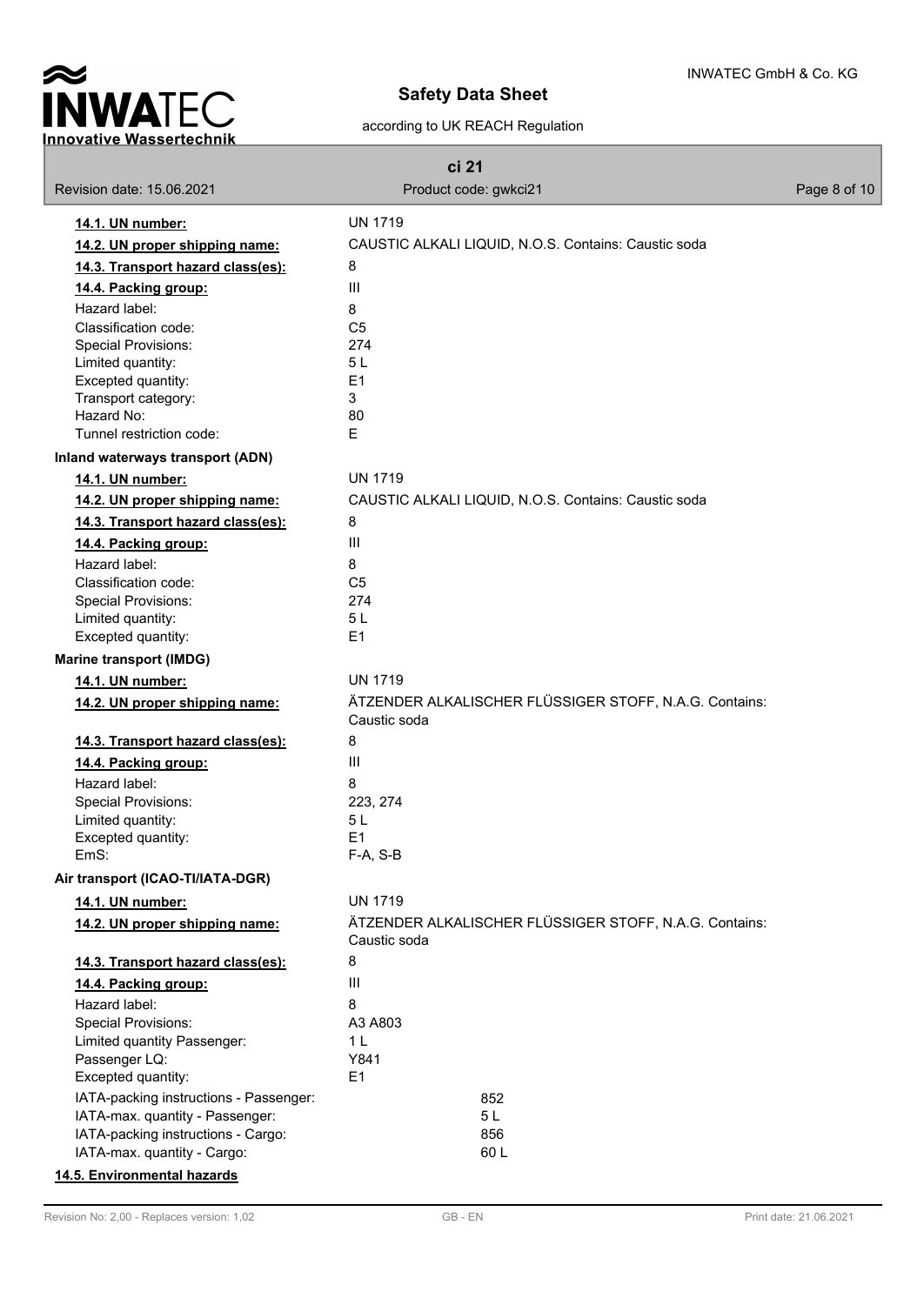

### according to UK REACH Regulation

| ۰. |  |
|----|--|
|----|--|

Revision date: 15.06.2021 **Product code: gwkci21** Product code: extending product code: extending product code:  $\frac{1}{2}$ 

.

.

ENVIRONMENTALLY HAZARDOUS: No

### **14.6. Special precautions for user**

### **14.7. Maritime transport in bulk according to IMO instruments**

### **Other applicable information**

### **SECTION 15: Regulatory information**

### **15.1. Safety, health and environmental regulations/legislation specific for the substance or mixture**

| EU regulatory information<br>Restrictions on use (REACH, annex XVII):<br>Entry 3 |                                                                                                                                                                                                                                                    |
|----------------------------------------------------------------------------------|----------------------------------------------------------------------------------------------------------------------------------------------------------------------------------------------------------------------------------------------------|
| Information according to 2012/18/EU<br>(SEVESO III):                             | Not subject to 2012/18/EU (SEVESO III)                                                                                                                                                                                                             |
| <b>Additional information</b><br>No information available.                       |                                                                                                                                                                                                                                                    |
| National regulatory information                                                  |                                                                                                                                                                                                                                                    |
| Employment restrictions:                                                         | Observe restrictions to employment for juveniles according to the 'juvenile<br>work protection guideline' (94/33/EC). Observe employment restrictions<br>under the Maternity Protection Directive (92/85/EEC) for expectant or<br>nursing mothers. |
| Water hazard class (D):                                                          | 1 - slightly hazardous to water                                                                                                                                                                                                                    |

## **SECTION 16: Other information**

#### **Changes**

This data sheet contains changes from the previous version in section(s): 16.

Dieses Datenblatt enthält weitere Änderungen zur vorherigen Version in dem/den Abschnitt(en): 2, 3, 6, 8, 11, 12, 13, 15.

#### **Classification for mixtures and used evaluation method according to GB CLP Regulation**

| Classification          | Classification procedure |
|-------------------------|--------------------------|
| Met. Corr. 1; H290      | l On basis of test data  |
| Skin Irrit. 2: H315     | Calculation method       |
| Eye Irrit. 2: H319      | Calculation method       |
| Skin Sens. 1: H317      | Calculation method       |
| Aquatic Chronic 3; H412 | Calculation method       |

### **Relevant H and EUH statements (number and full text)**

| H <sub>290</sub> | May be corrosive to metals.                                        |
|------------------|--------------------------------------------------------------------|
| H <sub>301</sub> | Toxic if swallowed.                                                |
| H302             | Harmful if swallowed.                                              |
| H310             | Fatal in contact with skin.                                        |
| H314             | Causes severe skin burns and eye damage.                           |
| H315             | Causes skin irritation.                                            |
| H317             | May cause an allergic skin reaction.                               |
| H318             | Causes serious eye damage.                                         |
| H319             | Causes serious eye irritation.                                     |
| H330             | Fatal if inhaled.                                                  |
| H373             | May cause damage to organs through prolonged or repeated exposure. |
|                  |                                                                    |